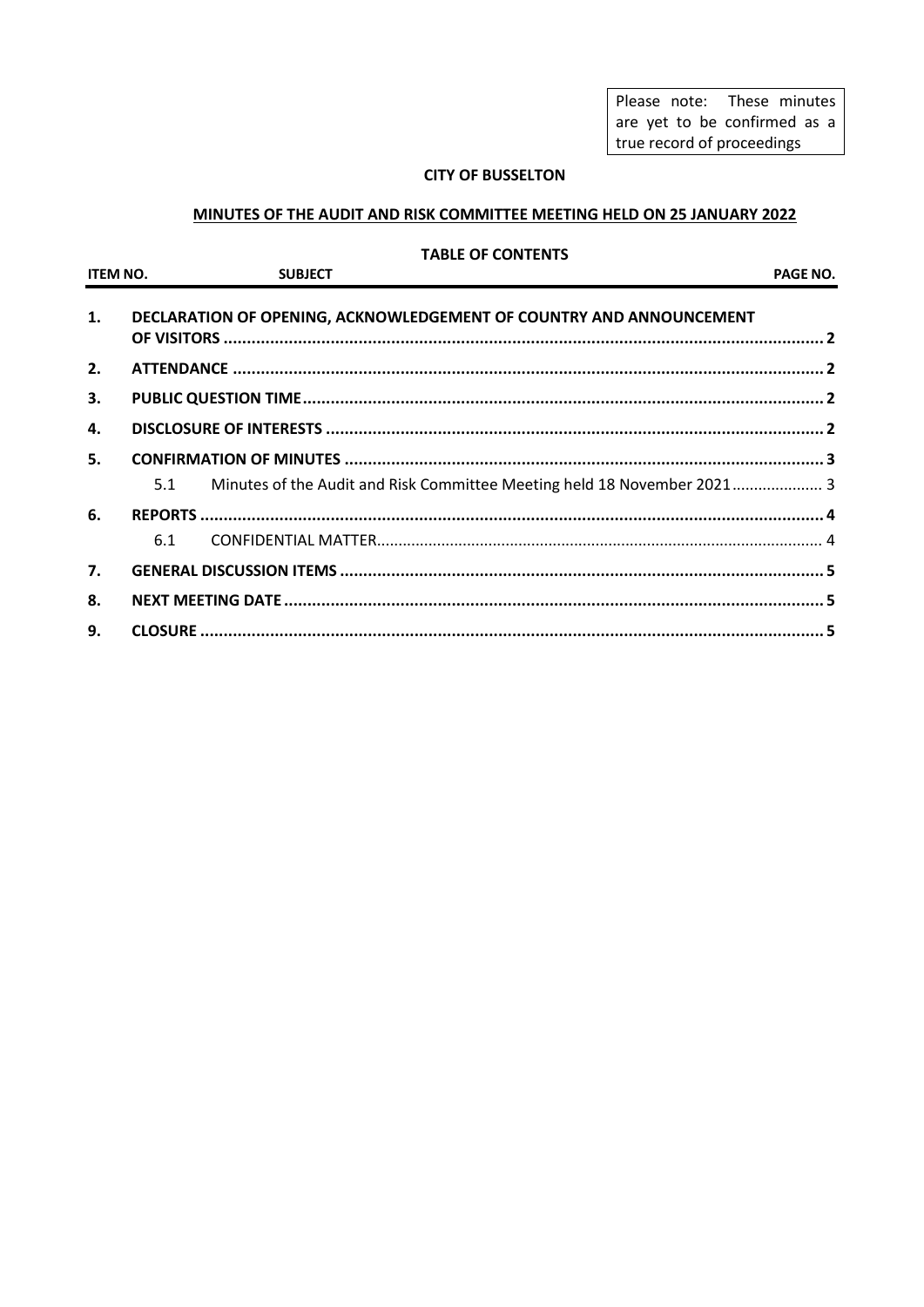# **MINUTES**

### **MINUTES OF AUDIT AND RISK COMMITTEE HELD IN COMMITTEE ROOM, ADMINISTRATION BUILDING, SOUTHERN DRIVE, BUSSELTON, ON 25 JANUARY 2022 AT 9.00AM.**

### <span id="page-1-0"></span>**1. DECLARATION OF OPENING, ACKNOWLEDGEMENT OF COUNTRY AND ANNOUNCEMENT OF VISITORS**

The Presiding Member opened the meeting at 9.00am.

The Presiding Member noted this meeting is held on the lands of the Wadandi people and acknowledged them as Traditional Owners, paying respect to their Elders, past and present, and Aboriginal Elders of other communities who may be present.

### <span id="page-1-1"></span>**2. ATTENDANCE**

Presiding Member: Members:

Cr Paul Carter Cr Grant Henley

Cr Phill Cronin Cr Anne Ryan

#### Officers:

Ms Sarah Pierson, A/Director, Finance and Corporate Services Mr Ben Whitehill, Manager, Legal and Property Services

Apologies:

Nil

### <span id="page-1-2"></span>**3. PUBLIC QUESTION TIME**

Nil

### <span id="page-1-3"></span>**4. DISCLOSURE OF INTERESTS**

Cr Ryan and Cr Henley declared an impartiality interest in relation to Item 6.1.

Ms Sarah Pierson declared an impartiality interest in relation to Item 6.1.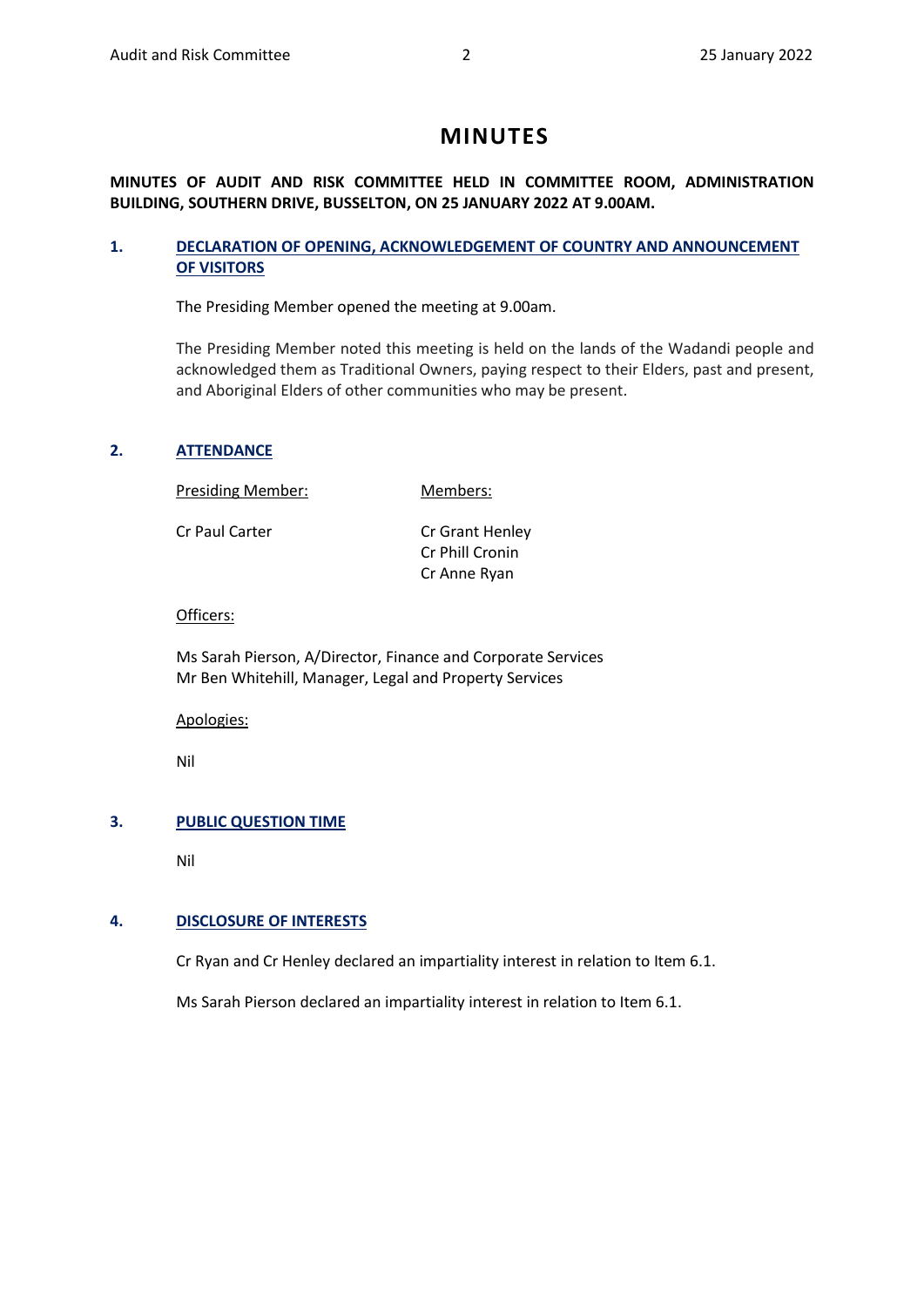### <span id="page-2-0"></span>**5. CONFIRMATION OF MINUTES**

<span id="page-2-1"></span>5.1 Minutes of the Audit and Risk Committee Meeting held 18 November 2021

### **COMMITTEE DECISION**

**AU2201/053** Moved Councillor G Henley, seconded Councillor A Ryan

**That the Minutes of the Audit and Risk Committee Meeting held 18 November 2021 be confirmed as a true and correct record.**

**CARRIED 4/0**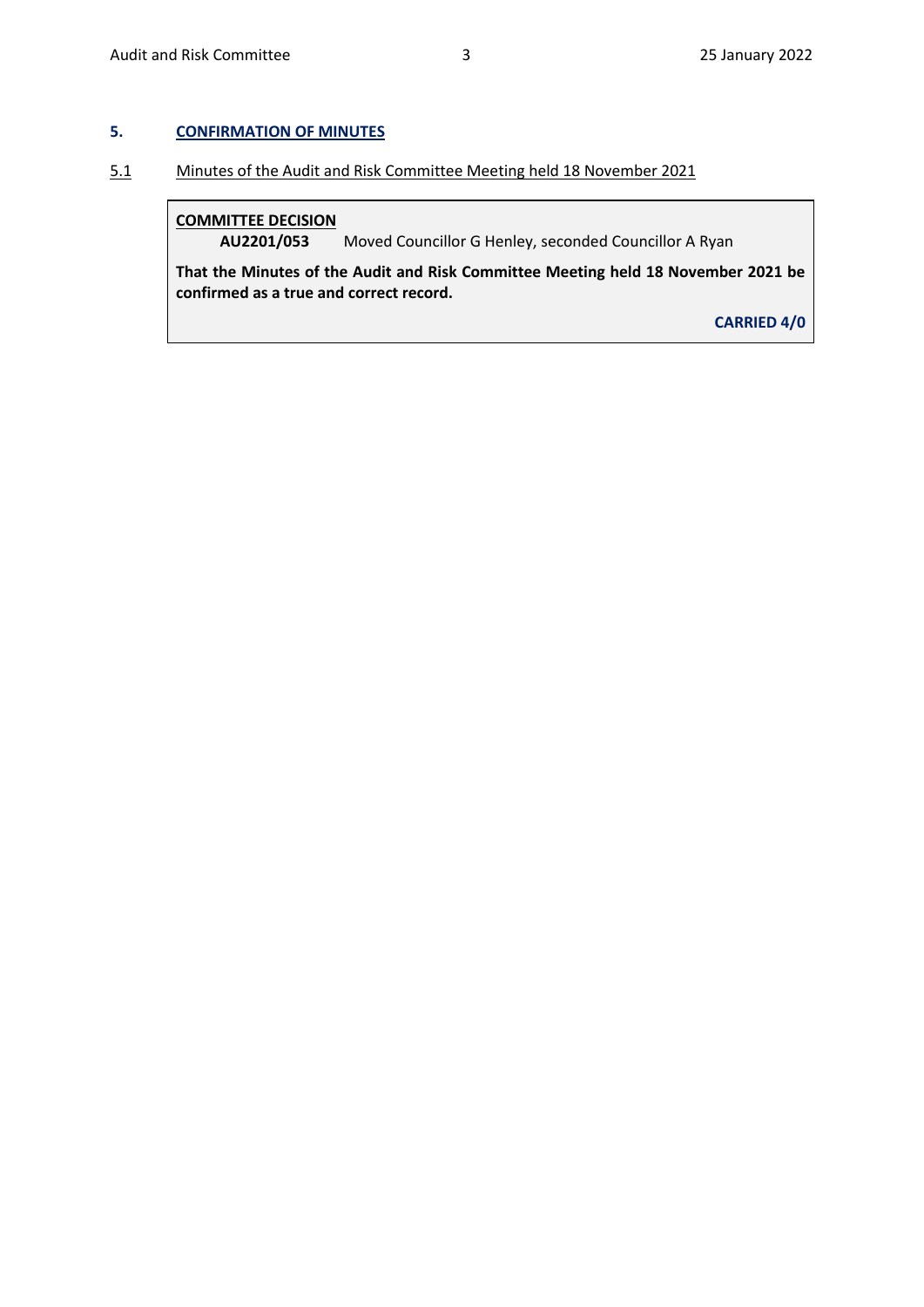### **COMMITTEE DECISION**

**AU2201/054** Moved Councillor G Henley, seconded Councillor P Cronin

**That the meeting be closed to members of the public to discuss this item which is confidential for the reasons as shown.** 

**CARRIED 4/0**

9.05am That this time, the meeting was closed to members of the public.

#### <span id="page-3-0"></span>**6. REPORTS**

#### <span id="page-3-1"></span>6.1 CONFIDENTIAL MATTER

**This item is confidential in accordance with section 5.23(2) (d) of the Local Government Act 1995, as it contains information relating to legal advice obtained, or which may be obtained, by the local government and which relates to a matter to be discussed at the meeting.**

### **COMMITTEE DECISION**

**AU2201/055** Moved Councillor G Henley, seconded Councillor P Cronin

**That the Committee endorses the Officer Recommendation contained within the Officer Comment of the report.**

> **CARRIED 3/1 FOR: CR CARTER, CR HENLEY, CR CRONIN**

> > **AGAINST: CR RYAN**

# **COMMITTEE DECISION**

**AU2201/056** Moved Councillor G Henley, seconded Councillor P Cronin

**That the meeting be re-opened to the members of the public.** 

**CARRIED 4/0**

9.22am That this time, the meeting was opened to members of the public.